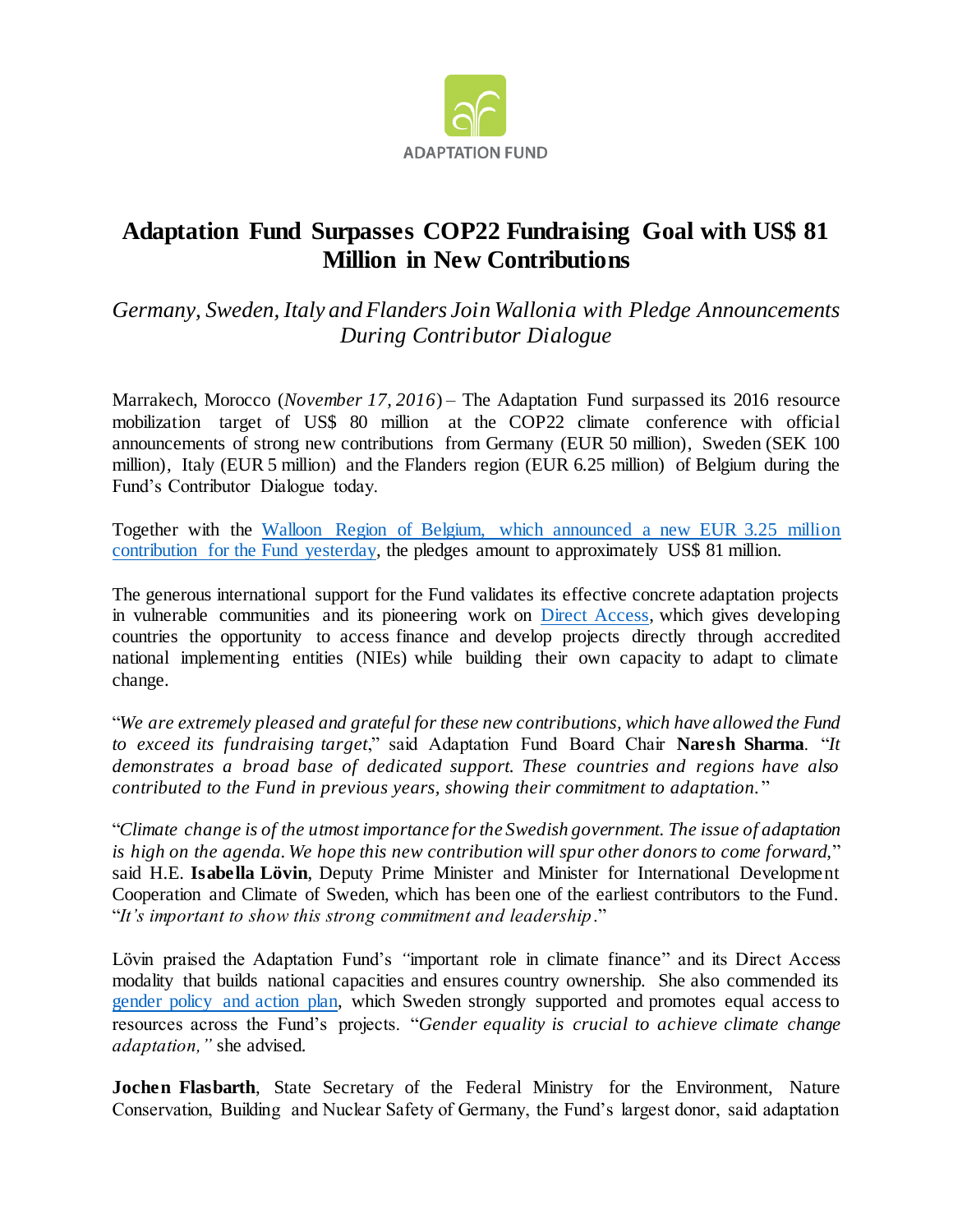

is "absolutely essential" for vulnerable countries and many other countries in the world. "*The Adaptation Fund and financing for adaptation is of the utmost importance* ," he said. "*Direct Access is very important for many recipient countries. It's a frontrunner for future cooperation*."

Flasbarth also noted an independent evaluation of the Fund last year that showed it to be operational, effective, efficient, sustainable, and an innovative learning institution. "*I think that's the best note you can get,*" he said.

H.E. **Gian Luca Galletti**, Minister of the Environment of Italy, said adaptation is an issue that affects everyone, both rich and poorer countries and must be addressed together. "*Last year we contributed to the Fund for the first time. We are going to increase it by another 5 million Euros because we think this is a strong and effective response to climate change* ," he said.

H.E. **Joke Schauvliege,** Flemish Minister for Environment, Nature and Agriculture for the Flanders region of Belgium, said it was especially fitting for the positive announcement to take place in Marrakech. "*It was here in Marrakech 15 years ago that the Adaptation Fund was established,*" she said. "*Recognizing the broad international commitment to the Fund's concrete work to help vulnerable communities in developing countries build climate resilience, Flanders provides its support with this substantial contribution to the countries who need it the most to adapt to the adverse effects of climate change.*"

"*We greatly appreciate all of these generous contributions and are very thankful*," said Adaptation Fund Interim Manager **Mikko Ollikainen**. "*They will help us reach more vulnerable communities in developing countries with urgently needed adaptation solutions*."

**H.E. Sergio Bergman**, Minister of the Environment of Argentina, spoke of the Fund's two concrete projects in Argentina to help smallholder farmers in climate-vulnerable areas. He also valued the Fund's accreditation of Argentina's NIE, [UCAR,](https://www.adaptation-fund.org/ie/unidad-para-el-cambio-rural-unit-for-rural-change-ucar/) in helping the country build its capacity to adapt, as well as the Fund's environmental and social standards which promote human rights, gender equality, biodiversity conservation and vulnerable groups. "*The Adaptation Fund not only allows developing countries to access resources to meet their adaptation needs, it strengthens our systems and procedures,*" he said.

**Marcia Levaggi**, Director General of Environmental Affairs in Argentina's Ministry of Foreign Affairs, called the collective contributions "excellent news". "*It's something very positive for this Fund and it shows with the commitment for the Fund that money for adaptation is needed. Countries have urgent adaptation needs that need to be addressed. It's also in the Paris Agreement, which calls for a balance of financing for adaptation and mitigation* ," she said.

The Contributor Dialogue also featured presentations from two of the Fund's NIEs, who discussed results from Adaptation Fund projects in action.

**Meryem Andaloussi**, Head of the Environment Service for Morocco's Agency for Agricultural Development, discussed a [Direct Access project in Morocco](https://www.adaptation-fund.org/pdfjs/web/viewer.html?file=https://www.adaptation-fund.org/wp-content/uploads/2016/10/AdaptationStory-centered-highres.pdf) to improve water management,